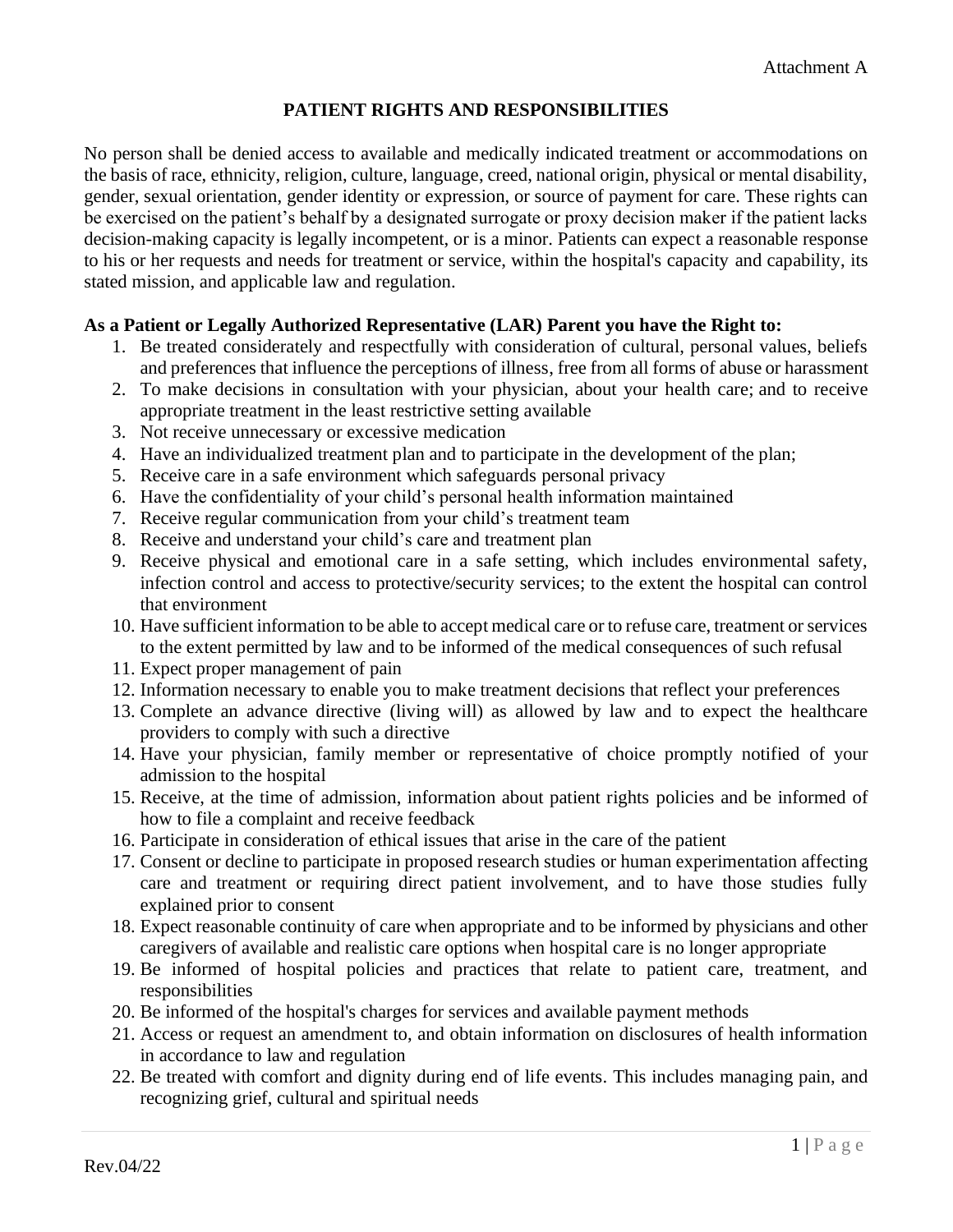- 23. Receive visitors of your choosing, including, but not limited to: a spouse, domestic partner (including a same-sex domestic partner), another family member, or a friend
- 24. Refuse a person visiting, or withdraw consent to see a visitor at any time
- 25. All visitors may enjoy full and equal visitation privileges consistent with your preferences
- 26. Designate a "Support Person" to exercise your visitation rights on your behalf
- 27. Give or refuse consent for recordings, photographs, films, or other images to be produced or used for internal or external purposes other than identification, diagnosis, or treatment
- 28. To receive information about the individuals responsible for, as well as those providing your care treatment and services. This includes the physician, clinical psychologist or other practitioner who has primary responsibility and the health care team

### **As Patients and LARs you have the Responsibility to:**

- 1. Provide complete and accurate information, including your full name, address, home telephone number, date of birth, Social Security number, insurance carrier and employer, when it is required
- 2. For parents and LARs, when requested, provide proof that you have the right to consent to your child's admission and treatment
- 3. Tell your child's doctor or El Paso Children's Hospital staff right away if you need assistance in a language other than English so that you can understand and give informed consent for your child's care and treatment
- 4. Provide the El Paso Children's Hospital staff or your doctor with a copy of your child's advance directive, if any
- 5. Provide complete and accurate information about your child's health and medical history, including present condition, past illnesses, hospital stays, medicines, vitamins, herbal products, and any other matters that pertain to your child's health, including perceived safety risks
- 6. Ask questions when you do not understand information or instructions. If you believe you can't follow through with your child's treatment plan, you are responsible for telling your doctor. You are responsible for outcomes if you do not follow the care, treatment and services plan for your child
- 7. Tell your child's doctor, nurse, or patient representative if you have concerns or are not satisfied with the care your child is receiving
- 8. Actively participate in your child's pain management plan and to keep your child's doctors and nurses informed of the effectiveness of your child's treatment
- 9. Leave valuables at home and only bring necessary items for your child's hospital stay
- 10. Treat all hospital staff, other patients and visitors with courtesy and respect; abide by all hospital rules and safety regulations; and be mindful of noise levels, privacy and number of visitors
- 11. Provide complete and accurate information about your child's health insurance coverage and to pay bills for the services provided in a timely manner
- 12. Keep appointments, be on time, and call your health care provider if you cannot keep your appointments

I**f you have any concerns, we encourage you to contact the following Healthcare Team:** Your nurse, who will attempt to resolve the issue to your satisfaction,

- Have the nurse escalate and call **their charge nurse or department leadership.**
- Leadership will make contact to explore further if satisfaction can be achieved, know that presentation of a complaint or grievance will not compromise current care or future access to care.
- You may call the **Compliance Officer** or the **Risk Manager** at El Paso Children's Hospital at **(915) 298-5444**.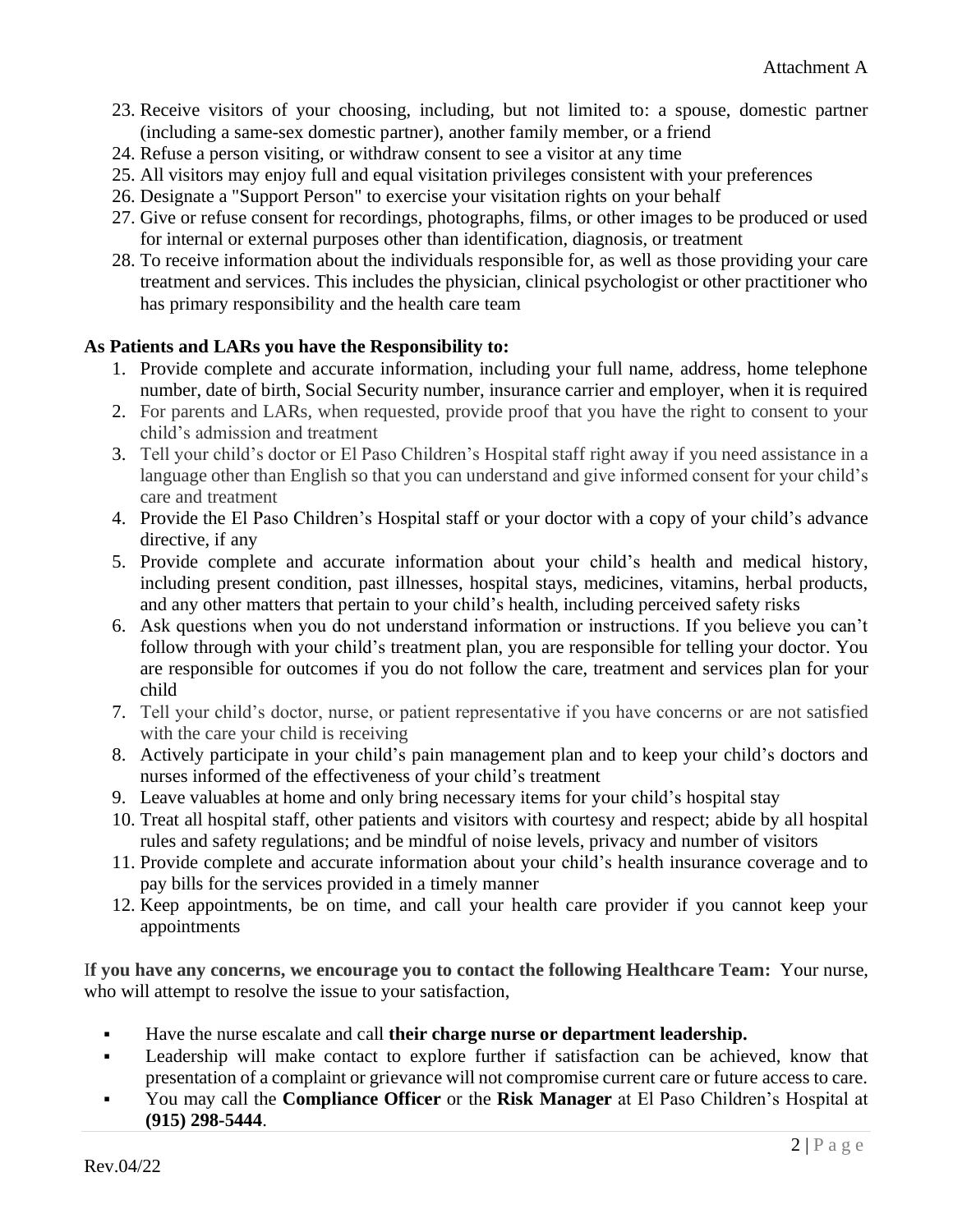You have a right to file a formal complaint with the **Section 504 Coordinator**, the **Family Support Services Director**, **Compliance Officer** or the Quality Department at El Paso Children's Hospital at **(915) 298-5444** if you believe that you have been subject to discrimination.

You have the right to file a formal, written grievance with the Texas Department of State Health Services (DSHS).**Texas Department of State Health Services 1100 West 49th St Austin TX, 78756-3199 1-888-963-7111 1-800-735-2989 TTY/TDD**

You also may contact The Joint Commission's Office of Quality Monitoring to report any concerns about a Joint Commission-accredited health care organization by:

- Assessing the **Joint Commission website at [www.jointcommission.org](http://www.jointcommission.org/)** and click on the "Contact Us" tab and click on "Patient Safety Complaint".
- Fax compliant to **1-630-792-5005**
- Mail to:

**The Joint Commission Office of Quality and Patient Safety One Renaissance Boulevard Oakbrook Terrace, Illinois 60181**

▪ Medicare patients have the right to contact the Quality Improvement Organization (QIO) in the state of Texas:

**TMF Health Quality Institute Review and Compliance 3107 Oak Creek Drive, Suite 200 Austin, TX 78727-3107 1-800-725-9216 ; 1-800-MEDICARE (1-800-633-4227); 1-877-486-2048 TTY/TDD**

**KEPRO 5201 West Kennedy Blvd. Suite 900 Tampa, FL 33609 1-888-315-0636; TTY 711**

El Paso Children's Hospital is a private, not for profit hospital, licensed by the State of Texas. El Paso Children's Hospital is a provider under the Medicare and Medicaid programs and complies with the Conditions of Participation for these programs.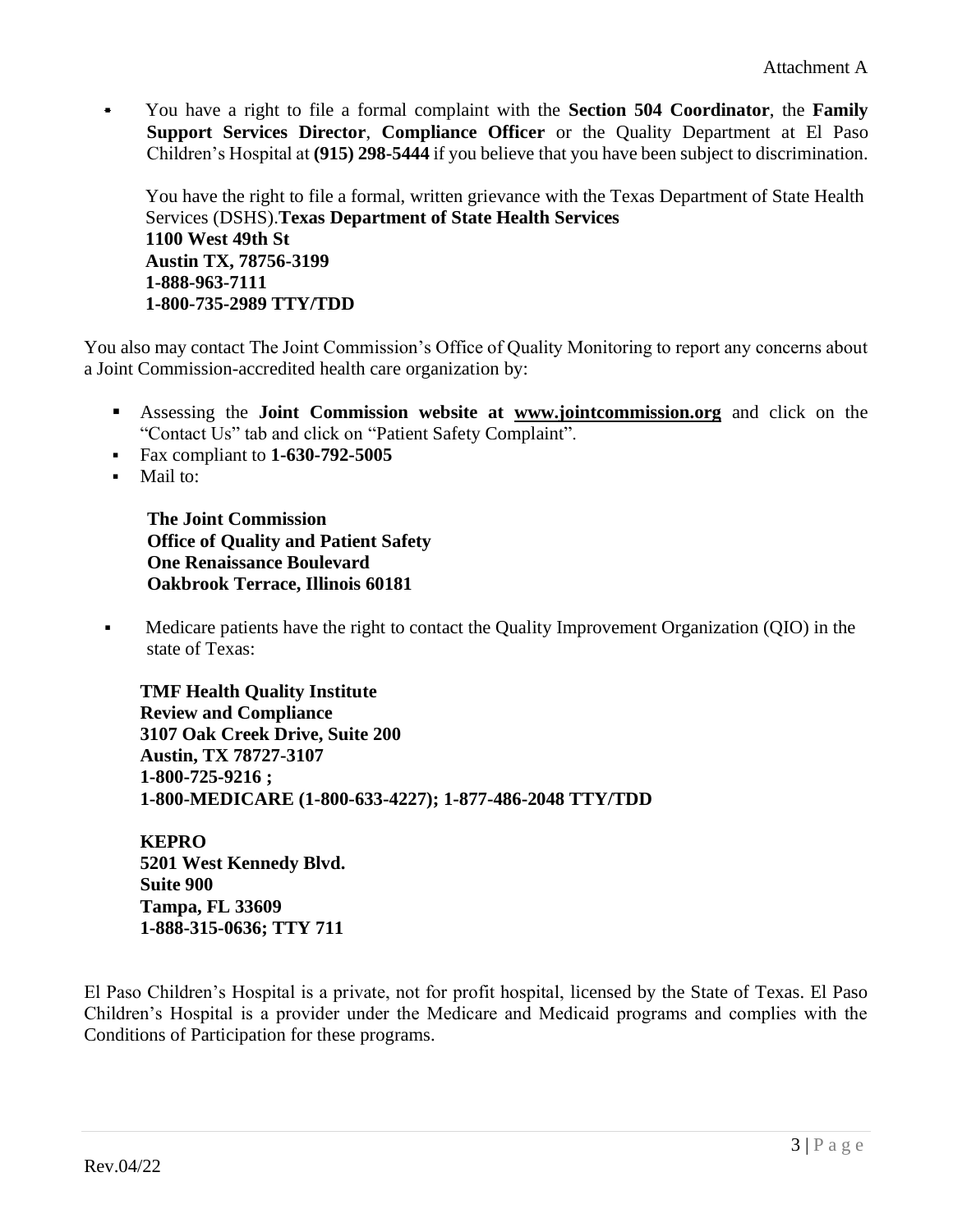# **GUÍA DE DERECHOS Y RESPONSABILIDADES DEL PACIENTE**

A nadie se le negará acceso a ningún tratamiento disponible ya sea por indicación médica ni tampoco al alojamiento por su raza, grupo étnico, religión, cultura, idioma, credo, origen nacional ni discapacidad física o mental, sexo, orientación sexual, identidad o expresión de género ni fuente de pago para solventar la atención recibida. Estos derechos pueden ejercerlos en nombre del paciente o bien una persona designada o bien un apoderado para tomar decisiones si el paciente carece de capacidad de tomar decisiones, es jurídicamente incompetente o menor de edad. Los pacientes pueden pretender recibir una respuesta razonable a sus solicitudes y necesidades de tratamiento o servicio, en la medida de las capacidades del hospital, su misión declarada y las leyes y los reglamentos aplicables.

### **Como paciente o Representante Legal, tiene derecho a:**

- 1. Ser tratado con consideración y respeto de sus valores culturales y personales, sus creencias y preferencias que afectan la percepción de enfermedad.
- 2. Tomar decisiones sobre la atención de salud que recibirá tras consultar con su médico y recibir el tratamiento adecuado en el entorno menos restrictivo posible.
- 3. No recibir medicina innecesaria ni excesiva.
- 4. Tener un plan de tratamiento individualizado y participar en la elaboración de dicho plan.
- 5. Recibir atención en un entorno seguro y tener privacidad para sus necesidades personales.
- 6. Tener una comunicación periódica entre el paciente y su familia.
- 7. Recibir y comprender el cuidado y su plan de tratamiento medico;
- 8. Tener suficiente información como para aceptar o rechazar la atención médica, el tratamiento o los servicios en la medida que así lo permita la ley y estar informado de las consecuencias médicas en caso de negarse.
- 9. Procurar que se maneje el dolor de manera adecuada.
- 10. Disponer de la información necesaria para tomar decisiones de tratamiento que reflejen sus deseos.
- 11. Completar una directiva anticipada (testamento de vida) en la medida en que lo permita la ley y procurar que los proveedores de salud cumplan con tal directiva.
- 12. Que se informe sin demoras a su médico, familiar o representante a elección que ha sido internado.
- 13. Recibir, en el momento en que lo internan, información sobre la política de derechos del paciente y que se le informe el mecanismo para presentar quejas y recibir su opinión.
- 14. Participar de los asuntos éticos que surjan en el transcurso de la atención del paciente.
- 15. Estar al tanto de las relaciones comerciales entre el hospital, las instituciones educativas, otros proveedores de salud o contribuyentes que puedan afectar el tratamiento y la atención que reciba el paciente.
- 16. Autorizar o negarse a participar en experimentos con humanos o en estudios de investigación propuestos que afecten la atención y el tratamiento o que exijan la participación directa del paciente y a que se le expliquen plenamente dichos estudios antes de dar su consentimiento.
- 17. Pretender una continuidad razonable de atención, cuando proceda, y que los médicos y otros cuidadores le informen las opciones de atención disponibles y realistas cuando la atención hospitalaria ya no proceda.
- 18. Que se le informen las políticas y prácticas del hospital referentes a la atención, al tratamiento y a las responsabilidades del paciente.
- 19. Que se le informe el costo de los servicios que brinda el hospital y las formas de pago disponibles.
- 20. Acceder o solicitar una modificación y obtener la información referente a la divulgación de la información de salud de conformidad con la ley y los reglamentos.
- 21. Que se le brinde consuelo y se lo trate con dignidad si su hijo está muriendo. Esto incluye el manejo del dolor y reconocer su angustia y sus necesidades culturales y espirituales.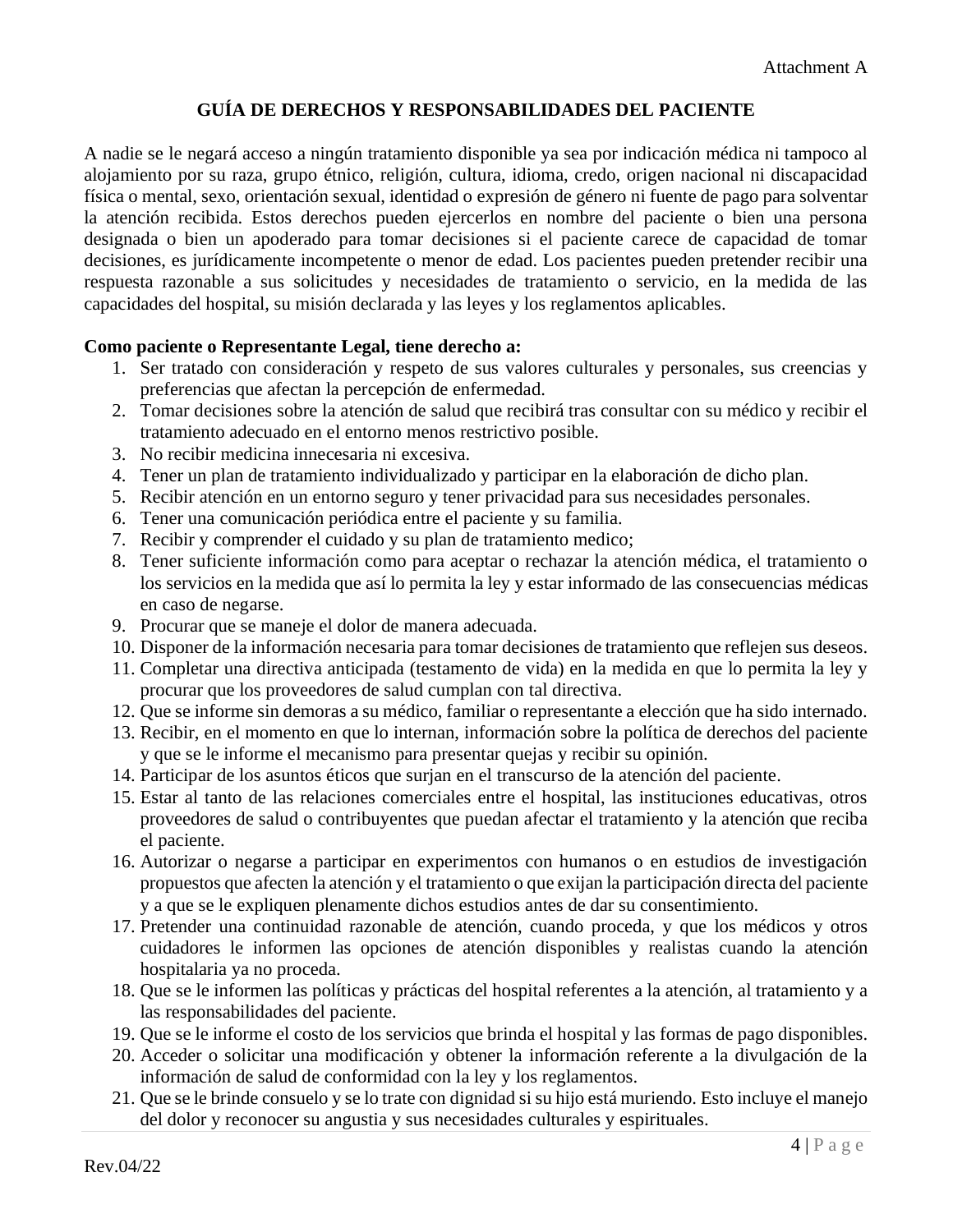- 22. Recibir a las visitas que elija, como cónyuge, pareja (incluso del mismo sexo), otro familiar o un amigo.
	- 23. Rehusarse a recibir a una visita o retirar su consentimiento de ver a una visita en cualquier momento.
	- 24. Todas las visitas gozarán de los mismos privilegios plenos de visita según sus preferencias.
	- 25. Designar a una "persona de apoyo" que haga valer sus derechos de visita en nombre suyo.
	- 26. Otorgar o denegar consentimiento para que se realicen grabaciones, se tomen fotografías, se filme o se tome o utilice alguna otra imagen para usos internos o externos salvo con fines de identificación, diagnóstico o tratamiento.
	- 27. Recibir información sobre los responsables y los que le brindan atención, tratamiento y servicios, como médicos, psicólogos clínicos o algún otro profesional responsable y el equipo de atención médica.

### **Como paciente o padre, tiene la responsabilidad de:**

- 1. Brindar información completa y precisa, incluidos su nombre completo, domicilio, teléfono particular, fecha de nacimiento, número de seguro social, compañía aseguradora y empleador, cuando así se le exija.
- 2. Para los padres/representante legal autorizado, si es requerido, proveer prueba de derecho de consentimiento para admision y tratamiento medico y quirurgico de su hijo/a.
- 3. Informar inmediatamente al personal de El Paso Children's si necesita asistencia con lenguaje aparte de Ingles para que pueda comprender y dar consentimiento su cuidado y tratamiento.
- 4. Brindarle al hospital o a su médico copia de su directiva anticipada, si la tiene.
- 5. Brindar información completa y precisa sobre su salud y su historia clínica, como su condición actual, enfermedades anteriores, hospitalizaciones, medicamentos, vitaminas, hierbas medicinales y cualquier otro asunto que afecte su salud, incluidos los riesgos a la seguridad percibidos.
- 6. Hacer preguntas cuando no comprenda la información o las instrucciones. Si cree que no puede seguir con el plan de tratamiento, es su responsabilidad informárselo al doctor. Usted es responsable del resultado si no sigue con el plan de atención, tratamiento y servicios.
- 7. Informar a el doctor, enfermera/o o representate al paciente si tiene alguna queja y no esta satisfecho con el tratamiento su hijo/a , a recibido.
- 8. Participar activamente de su plan de manejo del dolor y mantener informados a los médicos y las enfermeras de la eficacia del tratamiento que recibe.
- 9. Dejar objetos de valor en su casa e internarse únicamente con los artículos necesarios.
- 10. Tratar a todo el personal del hospital, a los otros pacientes y a las visitas con amabilidad y respeto, respetar todas las reglas del hospital y los reglamentos de seguridad y ser consciente de los niveles de ruido, la privacidad y la cantidad de visitas recibidas.
- 11. Brindar información completa y precisa sobre la cobertura médica de su aseguradora y pagar las facturas correspondientes de manera oportuna.
- 12. Asistir a las citas programadas, ser puntual y llamar al proveedor de atención médica si no puede asistir a la cita.

### **Si no se resuelve su inquietud de manera satisfactoria, le recomendamos que contacte a los siguiente:**

- Comunicarse con su enfermera/o, que intentará resolverle el problema de manera satisfactoria.
- Hacer que su enfermera/o llame a **la enfermera/o encargado de el piso o a el liderazgo de el departamento.**